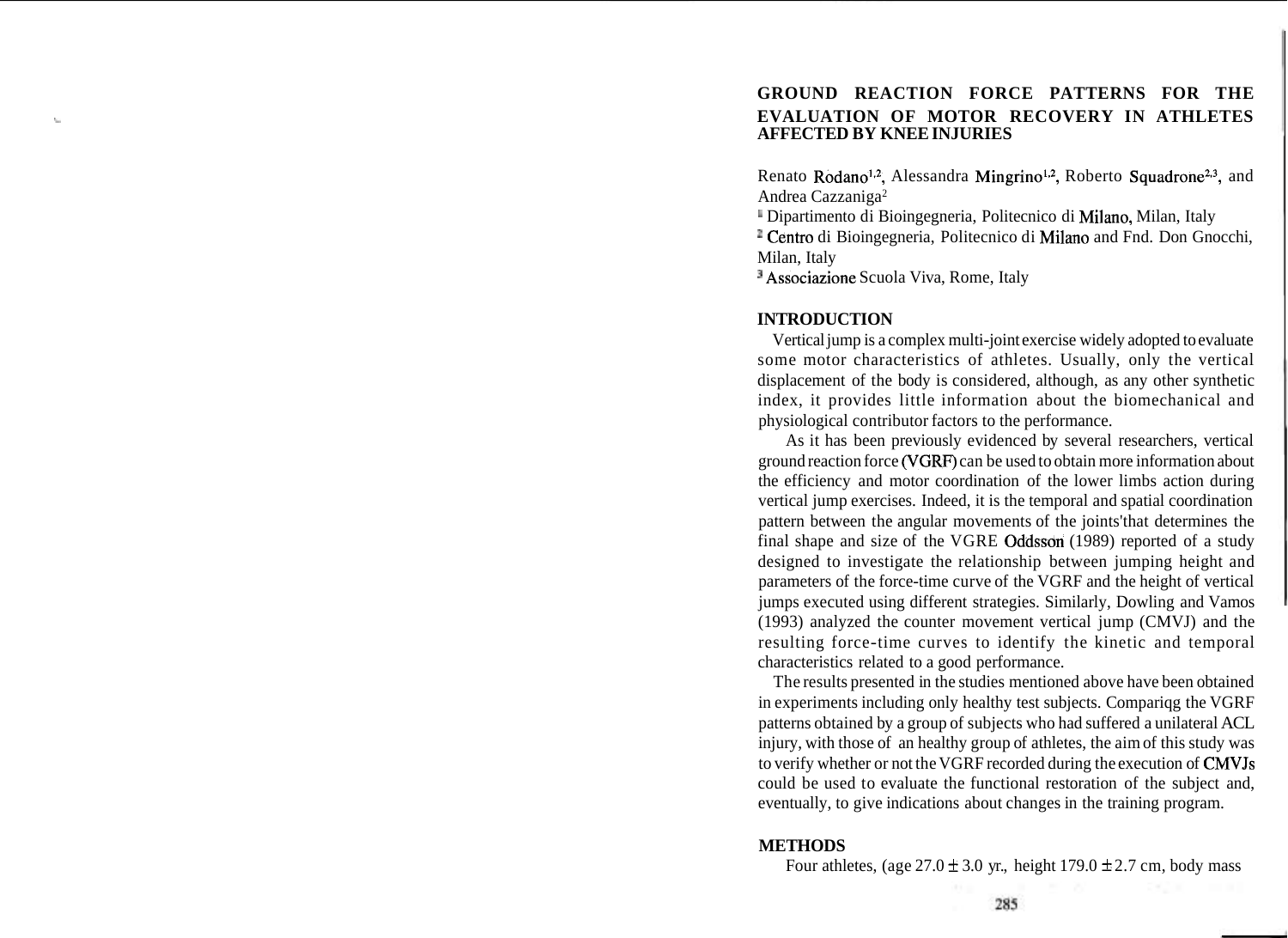74.7  $\pm$  3.1 kg) who had suffered a unilateral ACL injury within the twoyear period prior to the study, and 10 uninjured athletes (age  $22.1 \pm 2.7$  yr., height 178.6  $\pm$  4.8 cm, body mass 77.6  $\pm$  7.0 kg) were the subjects of this study. All of the subjects are semi-professional rugby players playing in the Italian second league. At the time of the acquisition all the injured subjects had been reintegrated in the team training and competition programs.

The subjects were asked to perform 5 series of 5 maximal two-legged CMVJ, while keeping the arms behind their backs to minimize the contribution of the upper part of the body to the thrust of the legs. To avoid fatigue effects, between each jump and series, they stopped 2 and 5 minutes, respectively. The athletes were asked to keep one foot at time over the force platform. Jumping height was computed through the flight time by means the ballistic equation.

Ground reaction forces were recorded by a Kistler force platform at the sampling rate of 500 Hz. The force and timing parameters have been computed as illustrated in Figure 1 where a typical **GRF** time course is shown. In agreement with some previous studies, it is characterized by an initial decay of the force, followed by two maxima with a relative minimum.

The following **parameters** have been computed by referring to **Oddsson** and Dowling.

 $t<sub>n</sub> = t<sub>2</sub>$  (negative impulse duration),  $t<sub>p</sub> = t<sub>6</sub> - t<sub>2</sub>$  (positive impulse duration),  $t_{\text{max}} = t_3 - t_1$  (time elapsed between M1 and ml),  $t_{MM} = t_s - t_3$  (time elapsed between the two maxima),  $t_{nn} = D - t_6$  (duration of the final negative impulse)



Figure **1:** Averaged VGRF time course of CMVJ, the data belongs to the group of healthy subjects. The computed time and force parameters are evidenced. 286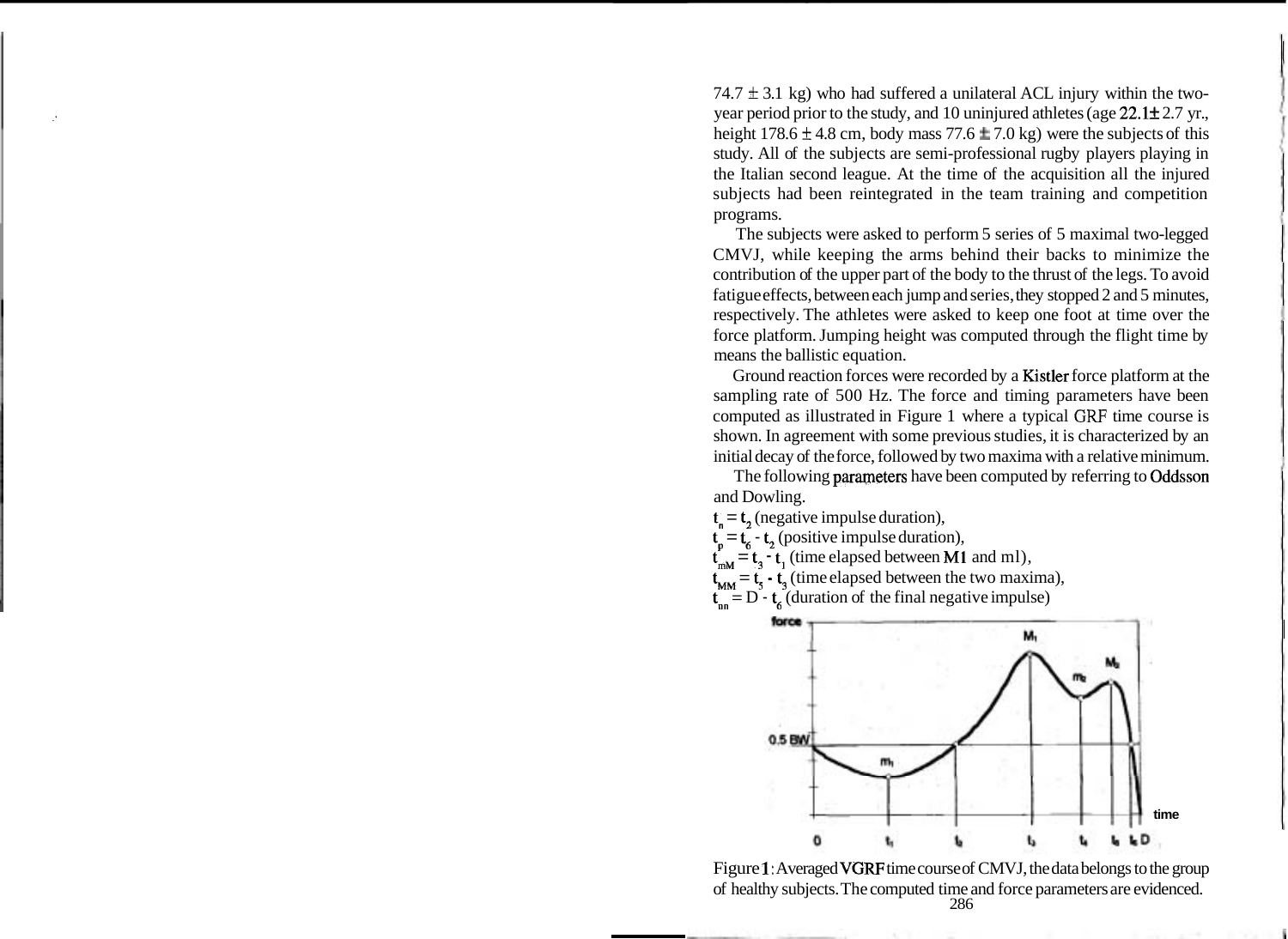The Wilcoxon-Mann-Whitney rank test for independent samples and the paired t-test were used to assess whether or not significant differences', in the selected VGRF parameters, exist between the two groups, and between the pathological and sound limb of the injured athletes, respectively.

## **RESULTS AND DISCUSSION**

The mean jumping height values were  $31.8 \pm 5$  cm and  $30.8 \pm 3.7$  cm, respectively, for the healthy and pathological subjects. The results were comparable to those obtained in other studies involving athletes of the same level practicing similar sport activities (Bosco, 1995). The intra-individual performance variability was very low, with the individual coefficient of variance (CV) ranging from 2,1 to 4,2%. This result would confirm the good motor skills of our athletes and the absence of fatigue effects due to the experimental protocol. Moreover, the low inter-individual variability of the two groups (CV for the healthy group: 8,6; CV of the injured group: 11,7) underlines the homogeneity of the samples.

| Table 1. Averaged timing parameters. Bold values indicate significant |  |  |  |
|-----------------------------------------------------------------------|--|--|--|
| statistical difference                                                |  |  |  |

|         | $t$ , (ms) | $t$ , $(ms)$ | $t,$ (ms) | $t_c$ (ms) | $t_{\rm c}$ (ms)     | D(ms)               |
|---------|------------|--------------|-----------|------------|----------------------|---------------------|
| Healthy | 322(104)   | 940(92)      | 1083(87)  | 1177(95)   | 1237(121)   1264(97) |                     |
| Pathol. | 216(75)    | 1037(162)    | 1125(33)  | 1238(120)  |                      | 1298(112) 1329(130) |

**Table 2.** Timing parameters calculated as suggested by Oddsson and Dowling

|         | $t_{s}(ms)$ | t (ms)  | $t_{\rm rad}$ (ms) | $t_{\rm{MS}}$ (ms) | $\cup_{m}$ (ms) |  |
|---------|-------------|---------|--------------------|--------------------|-----------------|--|
| Healthy | 536(105)    | 703(98) | 618(83)            | 236(46)            | 87(10)          |  |
| Pathol. | 454(158)    | 943(99) | 801(103)           | 231(63)            | 85(12)          |  |

### **Table 3.**

|         | $m(\%BW)$ | $M($ %BW)  | $m(\%BW)$  | $M($ %BW)  |  |
|---------|-----------|------------|------------|------------|--|
| Healthy | 18.8(7.6) | 119.6(17)  | 80.9(11.5) | 93.9(5.8)  |  |
| Pathol. | 31.0(5.8) | 98.3(11.5) | 87.2(12.3) | 102.1(5.7) |  |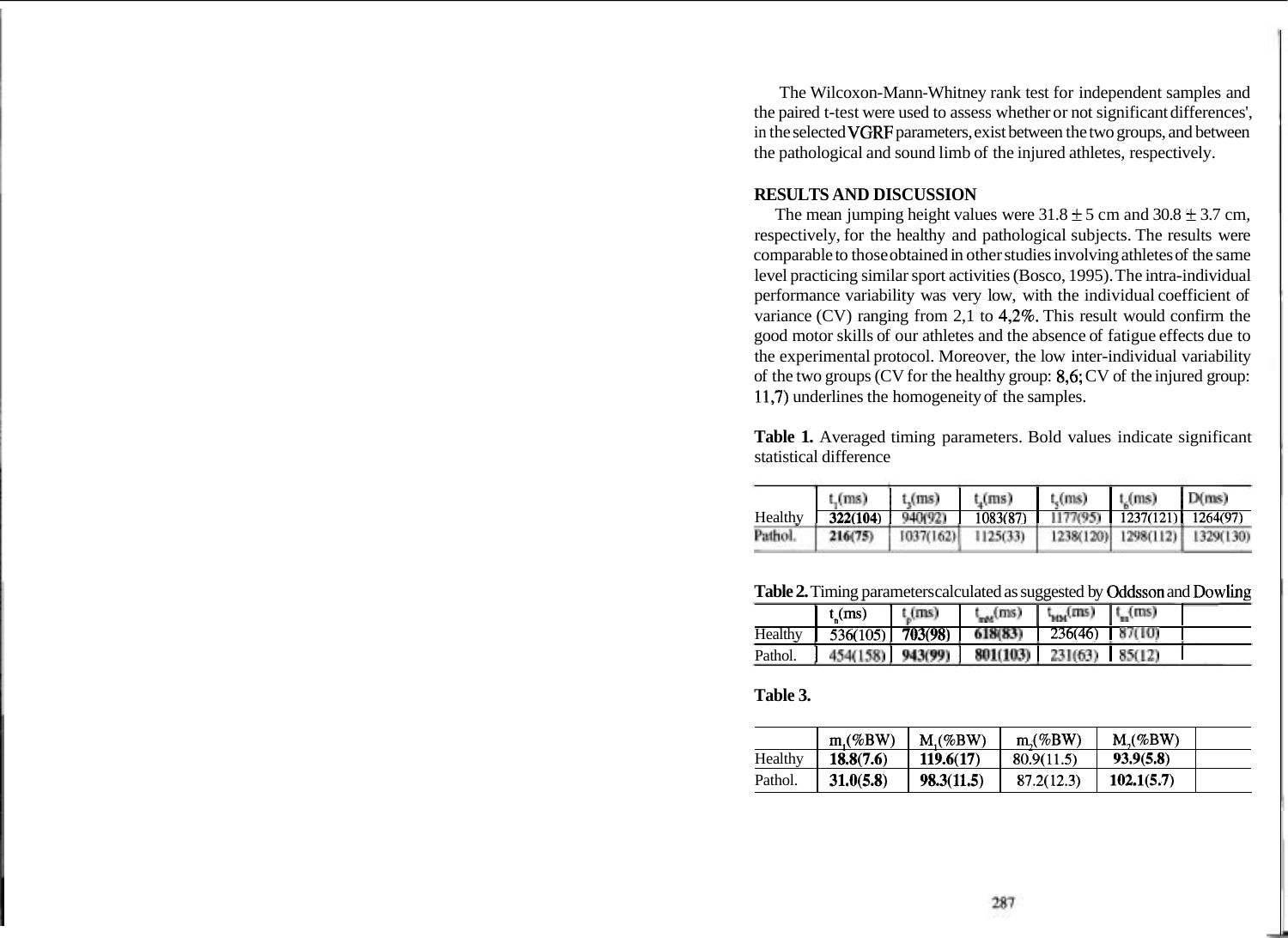As it can be noted from Tables 1 and 2, pathological subjects reached the first minimum earlier, have a shorter propulsive phase, performed the countermovement with a longer deceleration phase and need more time to complete the total movement.

By considering VGRF amplitude (Table 3), significant differences have been found among the amplitude of m,, M, and M,, with the pathological subjects showing a higher first minimum, and, in contrast with the healthy group, the second maximum higher than the first one.

To better deepen the above differences, in Figure 2, the VGRF recorded for the pathological subjects was compared with the data recorded for the healthy subjects. Individual VRGF patterns in combination with different asymmetry levels between the sound and pathological limb are well evident.



Figure 2: GRF time course during vertical jump computed in ACL subjects (- : sound limb, ( . : pathological limb). Data have been normalized to BW and duration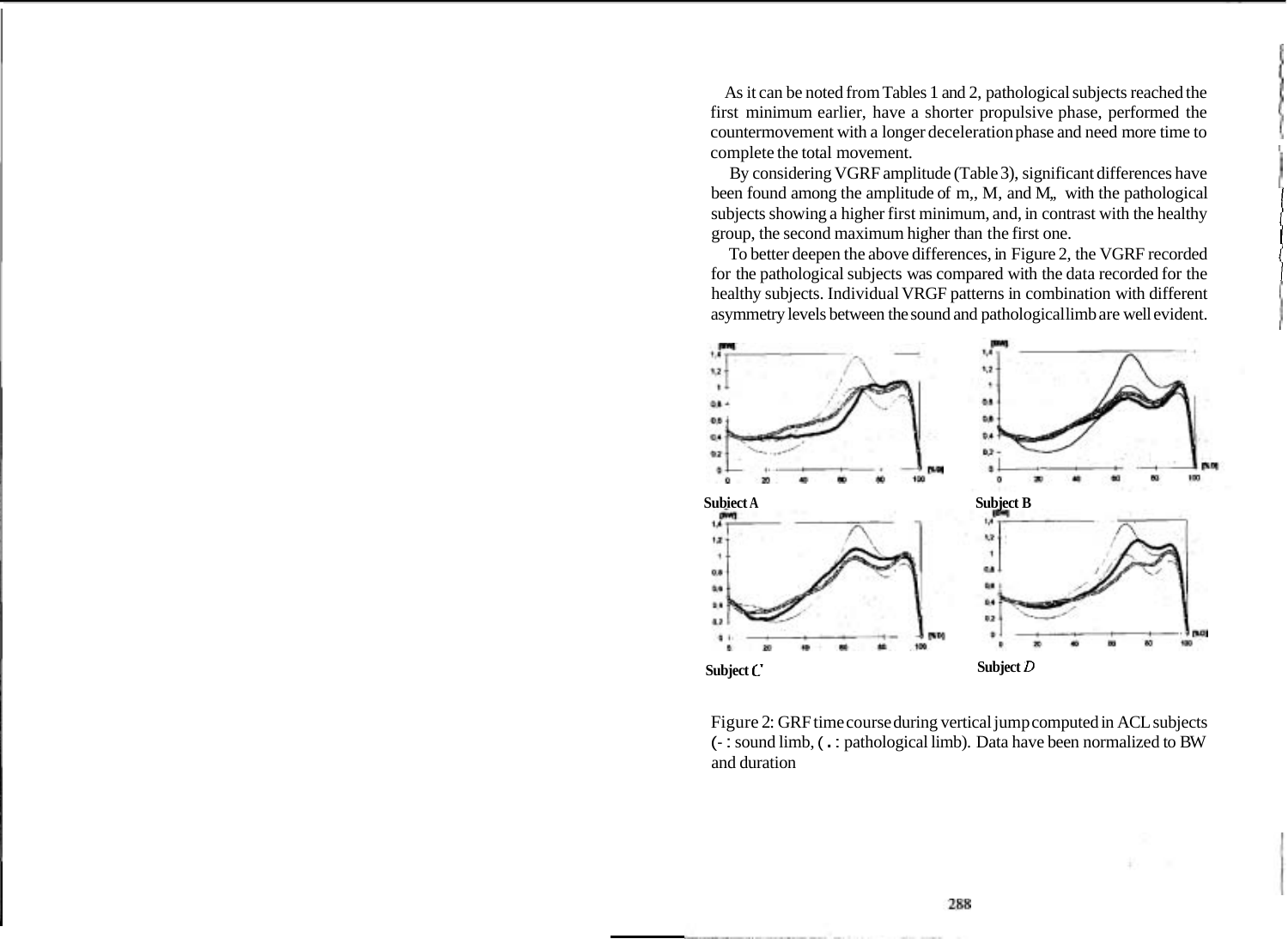**Table 4.** Time parameters for the pathological subjects. Data were computed subtracting the time parameter of the pathological limb to the time parameter of the sound limb and dividing the result by the total duration of the propulsive phase

| Subject | $_{1(9)}$ | $t_1(\%)$ | $t_{4}$ (%) | t(%)    | $t_c$ (%) | $D(\%)$ |
|---------|-----------|-----------|-------------|---------|-----------|---------|
| A       | 0.8       | 2.5       | 1.1         | $-0.2$  | 1.3       | 1.3     |
| B       | $-5.2$    | $-6.7$    | -6.6        | $-6.7$  | $-6.7$    | $-6.5$  |
| С       | $-15.9$   | $-15.8$   | $-15.2$     | $-18.9$ | $-17$     | $-17.4$ |
| D       | $-9.5$    | $-0.9$    | 1.3         | 0.0     | $-2.0$    | $-2.0$  |
| Healthy | 3.7       | 1.1       | 1.1         | 2.4     | 2.4       | 2.4     |

**Table 5.** Relevant time parameters for the pathological subjects

| <b>Subject</b> | $\mathfrak{t}^{\;}_\mathfrak{n}(\%)$ | t (%)  | $\mathfrak{m}_{\mathrm{mM}}(\overline{\mathscr{C}})$ | $\mathcal{M}^{(\tilde{\mathscr{C}}_0)^{-1}}$ | (%)    |
|----------------|--------------------------------------|--------|------------------------------------------------------|----------------------------------------------|--------|
| A              | 0.4                                  | 1.7    | 1.8                                                  | $-2.7$                                       | $-0.6$ |
| B              | $-5.4$                               | -1.3   | $-1.5$                                               | $-0.1$                                       | $-0.3$ |
| С              | $-9.3$                               | $-7.8$ | 0.1                                                  | $-3.1$                                       | 0.7    |
| D              | 0.9                                  | $-2.9$ | $-10.4$                                              | 0.9                                          | $-0.5$ |
| <b>Healthy</b> | l.1                                  | 11.3   | 12.6                                                 | $\cdot$ 3                                    | 1.2    |

Table 6. Analysis of the differences in VGRF peaks for the sound and the pathological limb (computed as  $(VGRF(sound)-VGRF(pathological))$ / maximum peak sound limb)

| <b>Subject</b> | m,     | M    | Ш,     | М.  |
|----------------|--------|------|--------|-----|
| A              | 1.1    | 3.2  | 6.7    | 1.2 |
| B              | 0.1    |      | $-0.7$ |     |
| с              | 10.7   | 11.3 | 10.6   |     |
| D              | $-2.9$ | 23.8 | 18.5   | 7.1 |
| <b>Healthy</b> | 7.3    | 4.5  | 3.6    | 3.2 |

From Figure 3 and Table 4, 5 and 6, asymmetries between sound and pathological limb can be evaluated. Each subject shows individual characteristics of asymmetry:

Subject A shows a difference only in the amplitude of the second minimum m,;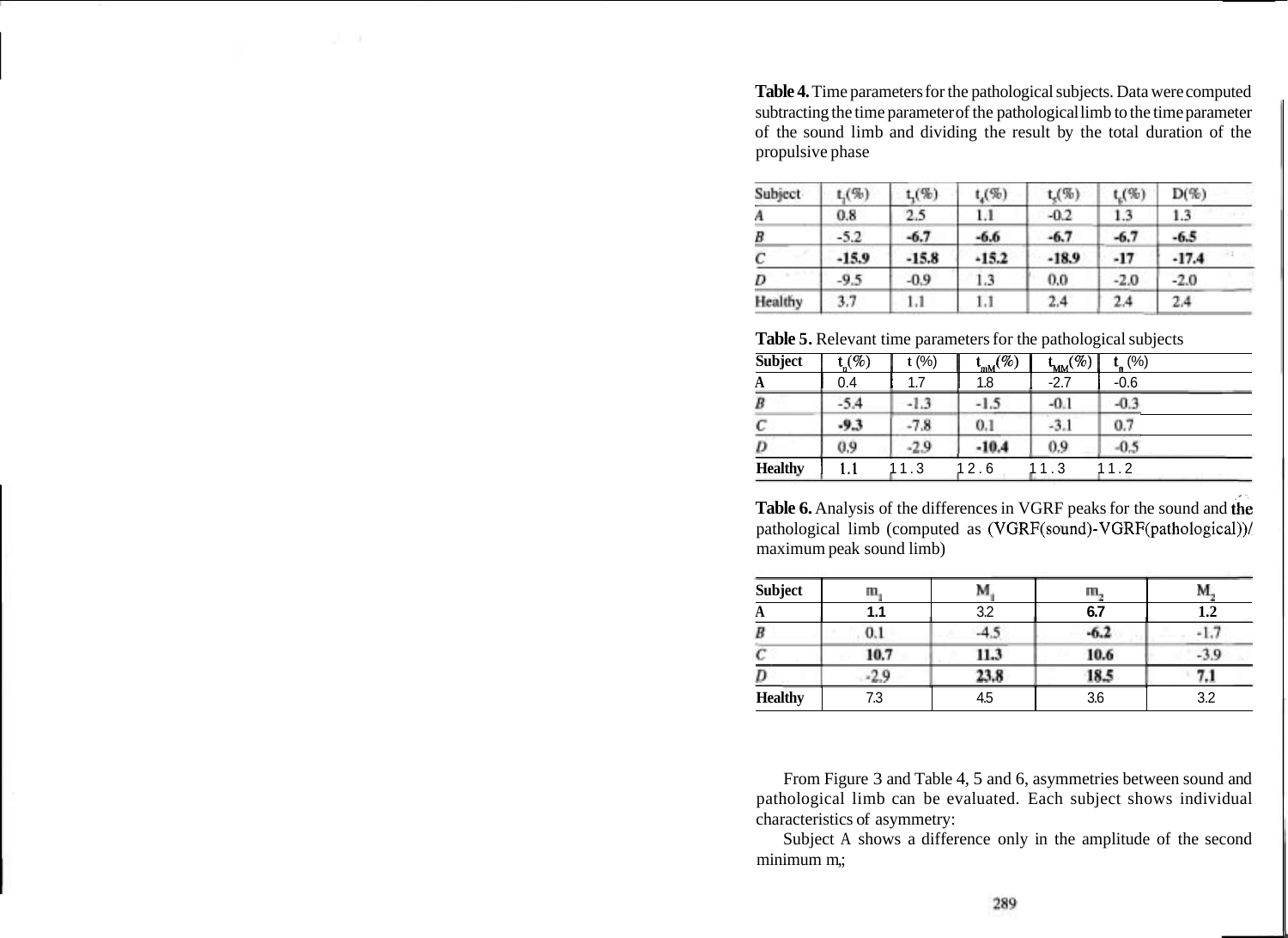Subject B: also shows a difference in the amplitude of the second minimum m<sub>2</sub>, together with differences in timing from t<sub>2</sub> to the global duration D.

Subject C shows differences in m,, M, and  $m_2$  and in the global timing of all the propulsive phase.

Subject D shows differences in M,,  $m<sub>2</sub>$  and  $M<sub>2</sub>$  and a delay in passing from the first minimum to the first maximum.

Despite the above differences in the shape of VGRF-time curves and in many of the related parameters, the jumping height obtained by the two groups is comparable. This would confirm the conclusion of Dowling & Vamos (1993) who found the force-time curves a rather weak diagnostic tool with regard the final jumping performance.

However, even if it is very difficult to establish causal relationships, considering that pathological subjects clearly use a different strategy compared to the healthy group to produce both the eccentric and concentric work, an explanation could be given. It can be hypothesized that while in healthy subjects the extension of the knee joint follows the extension of the hip joint, when there is apathology like a ACL, this sequence is altered and the two joints extend simultaneously, meaning a simultaneous activation of the hip and knee extensors. This motor pattern may effect the transformation of the angular acceleration into linear acceleration, giving an explanation for the lower first force peak and the higher second peak. The reason for this simultaneous activation of the flexors and the extensors of the knee may be due to the need to protect the injured joint increasing the joint stiffness.

#### **CONCLUSIONS**

In this study, the VGRF measured during the execution of CMVJs were analyzed by means of selected timing and amplitude parameters. Several differences, between the groups, were evidenced in the shape and size of the curves and thus in many of the derived parameters selected for this study.

Furthermore, when uninjured athletes are considered, a typical common VGRF pattern was observed, while, considering subjects who suffered of an ACL injury, each subject showed an idiosyncratic VGRF pattern. This could mean that every pathological subject, even if considered completely recovered by physicians and coaches, tends to adopt a different jumping strategy that could reflect a non completely recovered functional status and/or the adoption of compensatory strategies.

290